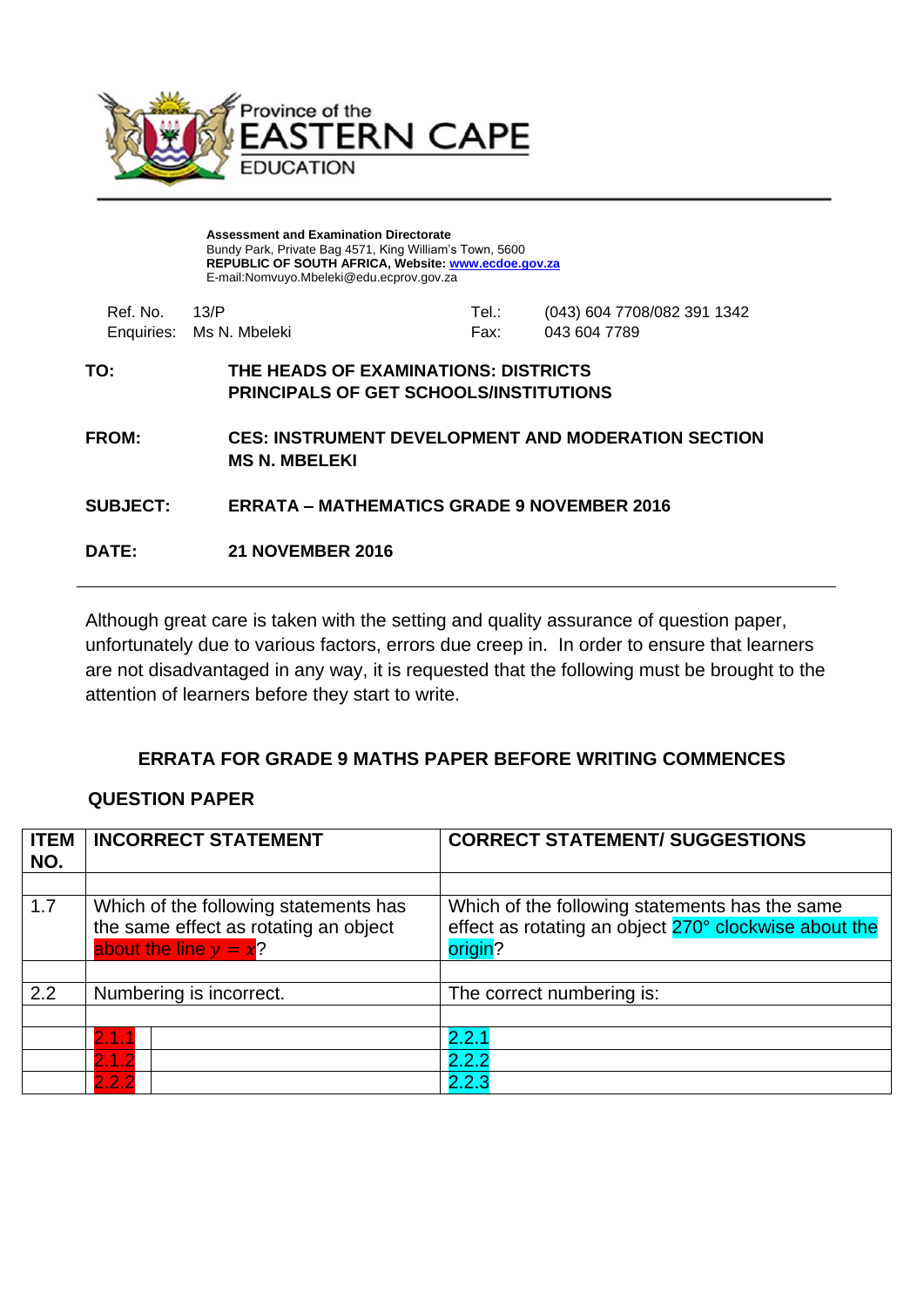| 3.2 | The points on the graph have shifted.                                                                                                              | The correct graph with correct points is drawn<br>below.                                                                                                                                     |  |
|-----|----------------------------------------------------------------------------------------------------------------------------------------------------|----------------------------------------------------------------------------------------------------------------------------------------------------------------------------------------------|--|
|     |                                                                                                                                                    |                                                                                                                                                                                              |  |
|     |                                                                                                                                                    |                                                                                                                                                                                              |  |
|     |                                                                                                                                                    | в<br>D<br>$\mathbf{C}$<br>-3<br>$\mathbf{3}$<br>\$<br>2<br>-5<br>-3                                                                                                                          |  |
| 4.3 | There are 10 boxes, five contain pencils,<br>four contain pens and two contain pens<br>and pencils. How many boxes contain no<br>pens and pencils? | There are 10 boxes, five contain pencils, four<br>contain pens and two contain pens and pencils.<br>How many boxes contain <b>neither</b> pens nor pencils<br>(i.e. no pens and no pencils)? |  |
| 6.2 | In the diagram below, AB    PQ.                                                                                                                    | In the diagram below, AB $\parallel$ PQ , OB= 5 cm and QO<br>$=x$ .                                                                                                                          |  |
| 8.2 | The sectors are all labelled as <b>CATEGORY</b><br><b>NAME</b>                                                                                     | Sectors are labelled differently as Own transport,<br><b>Bus and Walk</b>                                                                                                                    |  |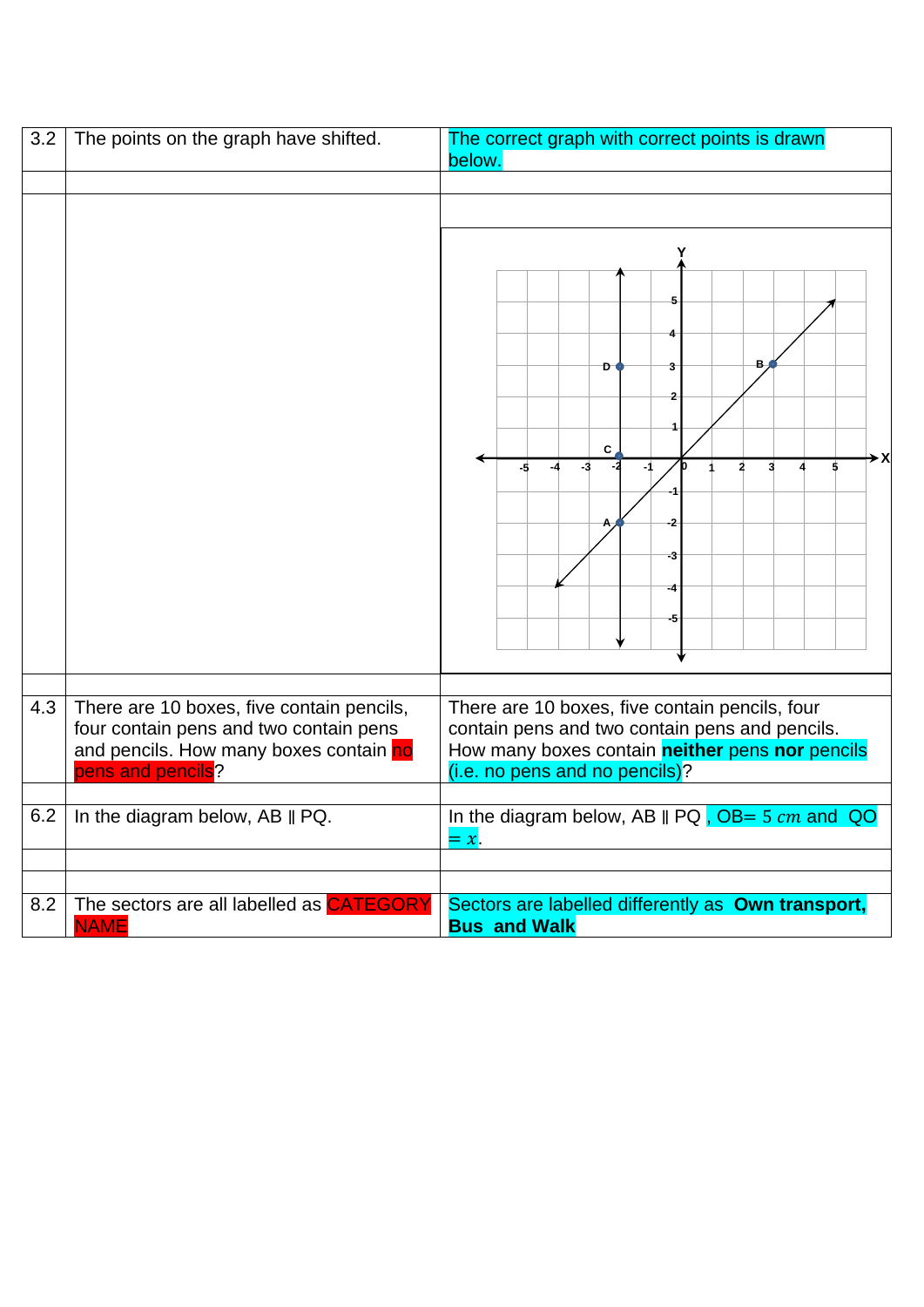

We want to apologise for any inconvenience caused and please note that the errata was issued to ensure that learners are assessed in the most accurate and fair manner.

Yours in education.

**MS N. MBELEKI DATE CES: INSTRUMENT DEVELOPMENT SECTION**

21 November 2016